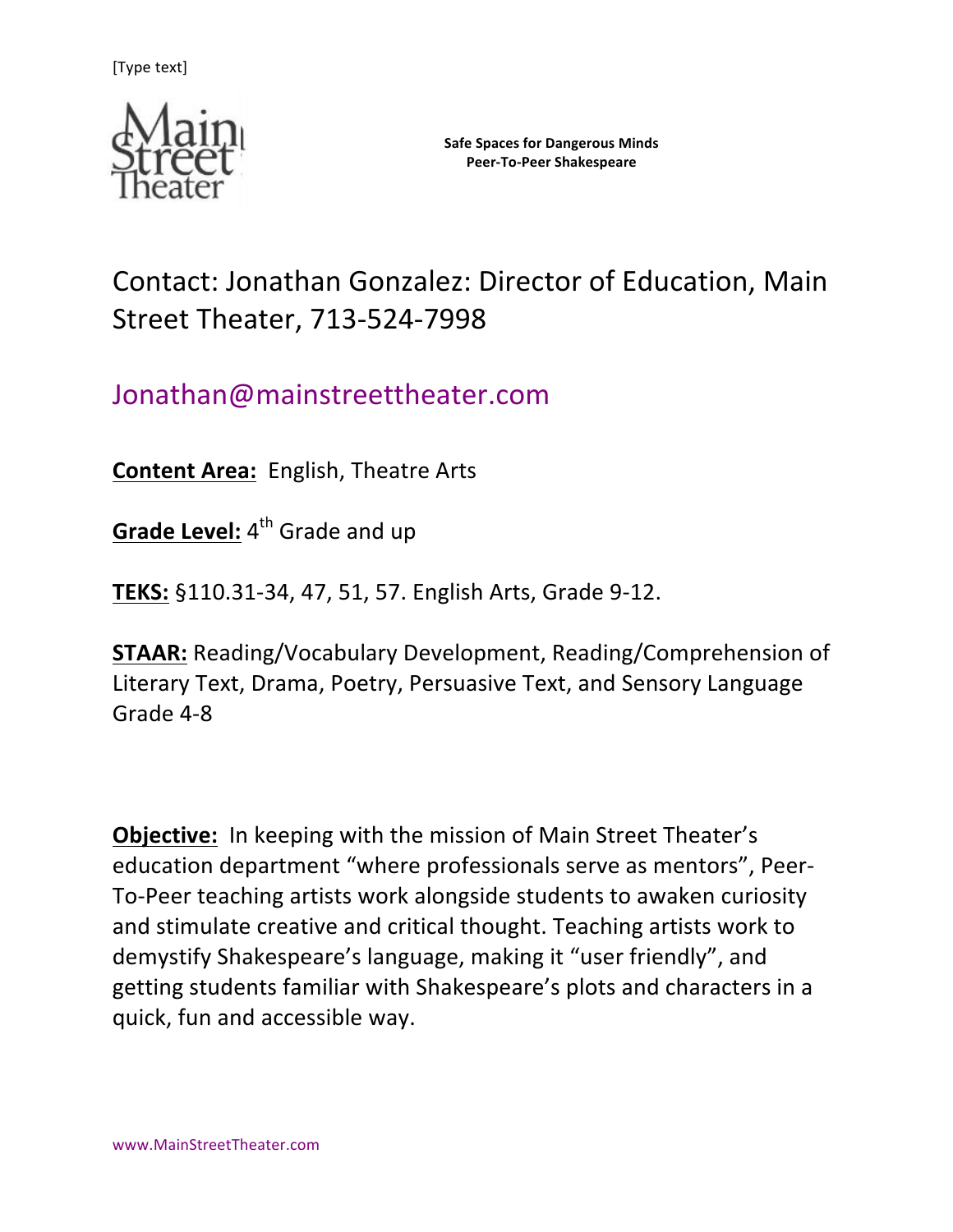

**Overview:**

"Peer-To-Peer is a communications model in which each party has the same capabilities and *either party can initiate a communication system." - Techanswers.com*

"No profit grows where is no pleasure ta'en - In brief sir, study what you most affect."-*Shakespeare*

Peer-To-Peer Shakespeare is an educational initiative that uses Shakespeare's plays and language as a conduit to help students develop a curiosity about words and stories. The program has two components. An hour-long, two-person tour performs in schools, introducing Shakespeare's language, stories, and genres in an interactive way. Peer-To-Peer teaching artists also participate in residencies in the schools, which so far have ranged from two hour workshops to permanent residencies at Depelchin Children's Center and the Juvenile Detention Alternatives Initiative.

In literature, especially in Shakespeare, students often look for the "right answers" and wait for the teacher to tell them in a top-to-bottom model, or look at Sparknotes and memorize mechanically so they can score well on a test. The student often feels disconnected from the material without any personal investment. Peer-To-Peer Shakespeare is committed to working alongside students in a back and forth model, engaging in best practices that encourage critical thinking and discovery. Each person has a unique relationship with language and Shakespeare's universality lends itself to a personal reading of the text. The goal is to foster a dialogue between teaching artist and student where both parties explore the "communications model" of Shakespeare's writing.

Peer-To-Peer focuses on language, genre, and character. While the study of Shakespeare's life and times (along with Elizabethan culture) can be fun and rewarding, the risk is that students think of Shakespeare as something remote and alien to them. By emphasizing the language, character, and stories, we seek to find the emotional, social, political, and cultural common ground between Shakespeare's plots and ideas and today's world. Shakespeare has lasted in popularity primarily due to his entertainment value-the humor, action, romance, and violence. This combined with the fact that Shakespeare also contains perhaps the most prolific and profound collection of words in the English language, make it a very useful "communication system" in the school.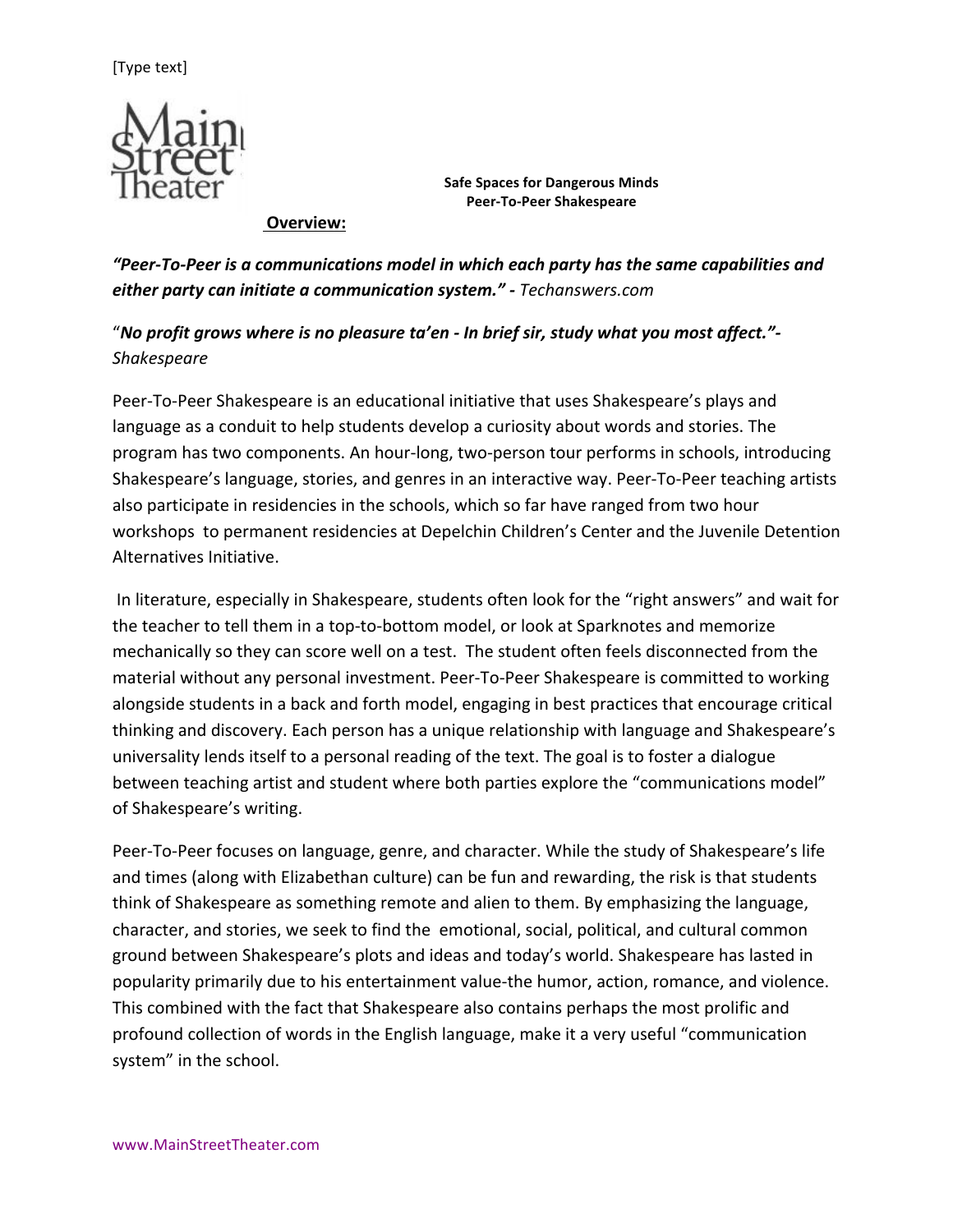

#### **COMMON WORDS INVENTED BY SHAKESPEARE**

- *1***) AMAZEMENT** *(noun: wonder or astonishment)*
- **2) ASSASSINATION - (***noun: the murder of a prominent person)*
- **3) BANDIT -** *(noun: robber or outlaw)*
- **4) BET - (***verb: to wager)*
- **5) BIRTHPLACE – (***noun: place where someone is born)*
- **6) COLD - BLOODED - (***adjective: emotionless)*
- **7) DAWN - (***noun: sunrise)*
- **8) EXCITEMENT -** *(NOUN: Stimulation, Enthusiasm)*
- **9)** EYEBALL (noun: rounded capsule that forms the eye)
- 10) FORTUNE-TELLER (noun: one who professes to see the future)
- 11) GOSSIP (verb: to talk idly, usually about others)
- **12) HINT***-* **(noun***: suggestion or clue)*
- 13) KISSING (participial adjective: touching with the lips, exchanging kisses)
- **14) LABEL -** *(verb: to affix a name or description to)*
- 15) LONELY (verb: having no companionship, desolate)
- **16) LOVE LETTER - (***noun: written message to the beloved)*
- **17) NUMB -** *(verb: to deaden or make insensible)*
- 18) NEGOTIATE (verb: to confer for the purpose of a settlement)
- **19) OUTBREAK - (***noun: sudden occurrence; eruption of violence, or illness))*
- **20) PUKE -** *(verb: to vomit)*
- 21) PUPPY-DOG (noun: a young domestic canine; a lovable dog)
- **22) RADIANCE -** *(noun: brilliant light: splendor)*
- **23) REINFORCEMENT - (noun***: the act of strengthening with added force)*
- **24) RIVAL -** *(adjective: competing)*
- **25) TARDINESS -** *(noun: slowness of movement, lateness)*
- **26) TORTURE -** *(verb: to inflict deliberate pain or suffering)*
- **27) UNREAL -** *(adjective: an illusion lacking substance or genuineness)*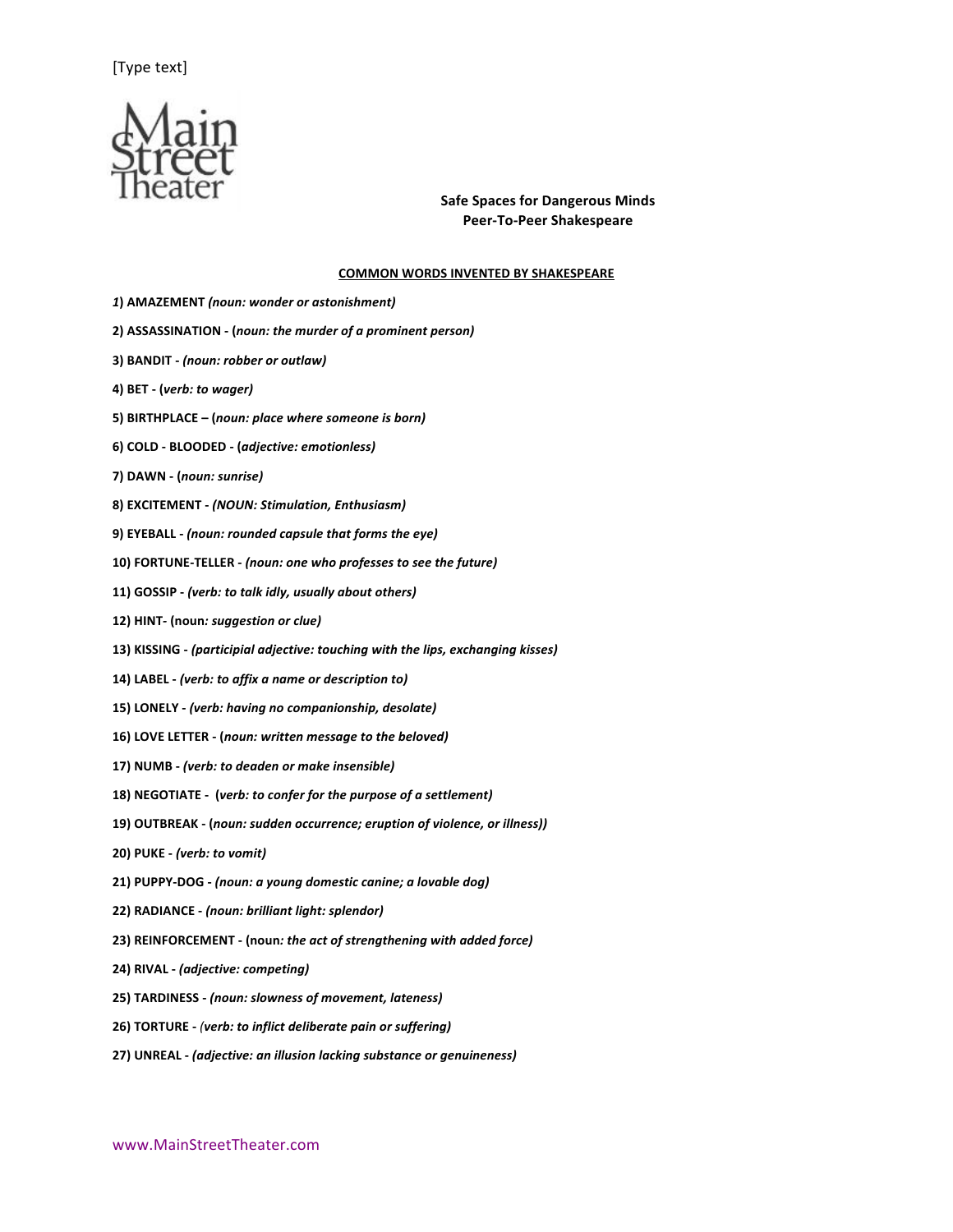

Main Street Theater

#### *Shakespearean "Guesstures"*

Odd Words - Pick a word and speak it out loud. Use your voice and body to convey the meaning without literal mime. Audience will guess what the word evokes.

a-birding - hunt small birds **abruption** - interruption **a-ducking** - swimming **ambuscado** - ambush **backbitten** - infested with lice **barber-monger** - constant patron of barber shop **bawcock** - fine fellow **beslubber** - to smear **bodkin** - dagger **boiled-brains** - hotheaded youths **brabbler** - quarreler **bugbear** - goblin canker-blossom - worm in the bud **chop-fallen** - dejected chuff - boorish fellow **clapper-claw** - to thrash or maul **clodpole** - dunce **copulative** - persons about to be married **corky** - withered with age **coxcomb** - crested cap of a professional fool **cubiculo** - bedroom dewlap - loose skin at the throat **englut** - to gulp down **exceptless** - making no exceptions **fadge** - work out

fancy-monger - a lovesick man **fardel** - burden fettle - to prepare **flibbertigibbet** - demon **foppery** - foolishness fusty - stale, trite **geck** - fool **gibbet** - gallows **hobby-horse** - buffoon **honorificabilitudinitatibus** - being loaded with honors **hugger-mugger** - secrecy **irregulous** - lawless **jolthead** - blockhead **kickshaw** – side dish **kicky-wicky** - term of endearment **kill-courtesy** - rude person ladder-tackle - rope ladder **legerity** - quickness **lewdster** - a lecher **logger-headed** - stupid **lubberly** - crude **malapert** - rude **maltworm** - heavy drinker **mickle** - great **minikin** - dainty **minx** - saucy wench **mome** - blockhead

**noddle** - slang term for head **noddy** - simpleton **nuthook** - sheriff's deputy **onion-eyed** - tending to weep **oppugnancy** - utter chaos **periwig-pated** - bewigged **pestiferous** - noxious **pickthank** - an informer **pignut** - peanut **pismire** - ant **rampallion** - ruffian **reechy** - grimy rudesby - rude fellow sheep-biter - sneaky fellow shog - to get going **skains-mate** - criminal **skimble-skamble** - nonsensical slubber - to do hastily and carelessly **slug-a-bed** - sleepyhead **smatch** - taste **swoopstake** - indiscriminately **thought-sick** - distressed **thrasonical** - boastful **tittle-tattle** - gossip **unhaired** - beardless **welkin** - sky whirligig - a top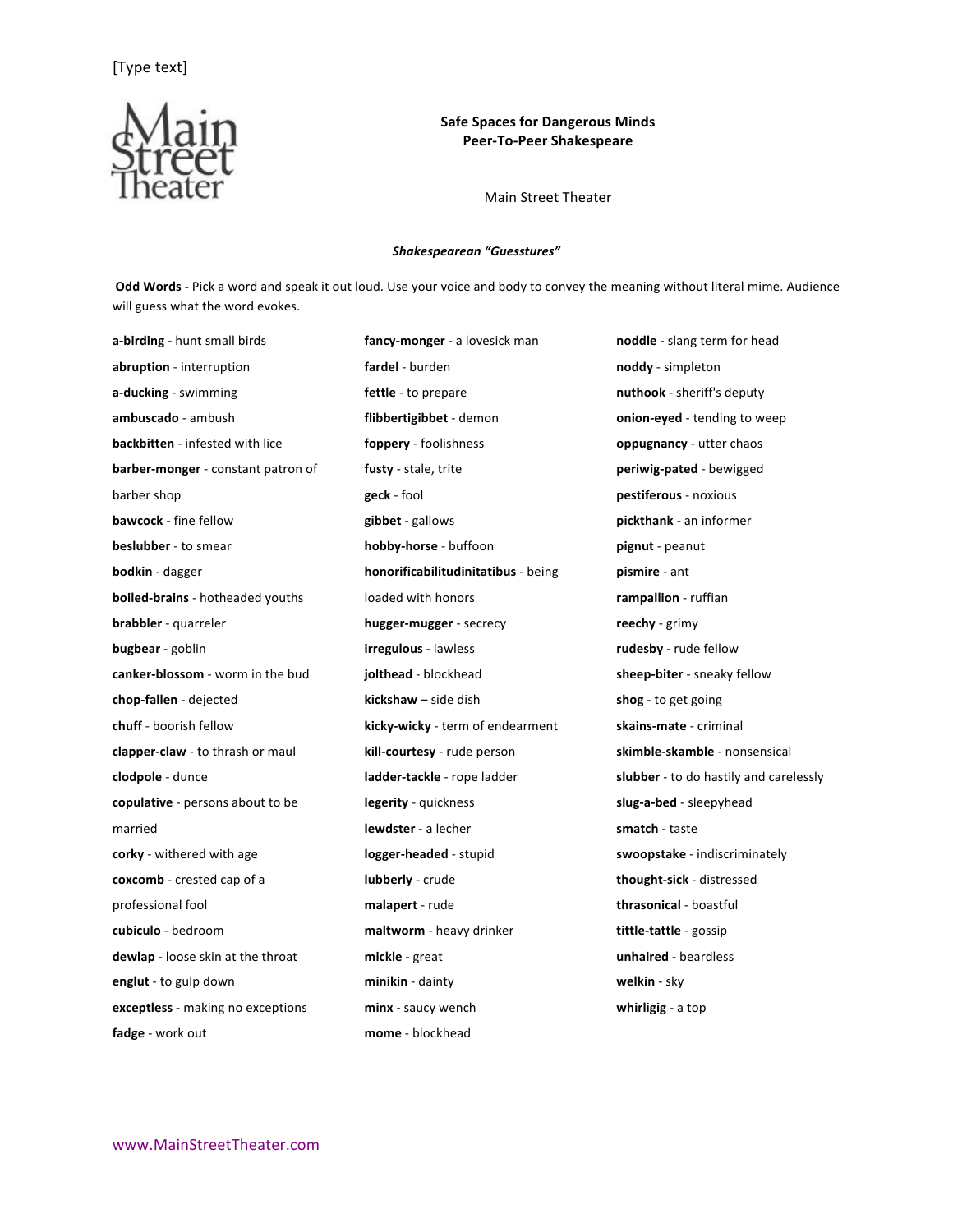

Main Street Theater

## *Shakespearean Conversations with Troublesome Words*

Find a partner and create a four-line conversation with each line using one (or two) of the words. Audience will try to guess the word's meaning through context.

| alarum - call to arms with trumpets      | cousin - any close relative | passing - surprisingly, exceedingly |
|------------------------------------------|-----------------------------|-------------------------------------|
| anatomize - to analyze in detail         | dispatch - to hurry         | perchance - maybe                   |
| anon - until later                       | e'en - evening              | perforce - of necessity             |
| arrant - absolute                        | fare - thee-well-goodbye    | politician - schemer                |
| assail - to make amorous siege to        | fie - a curse               | power - army                        |
| attend - to await                        | fustian - wretched          | prithee - i pray thee (please)      |
| aye - yes                                | grammercy - thank you       | recreant - coward                   |
| <b>baffle</b> - to hang up (a person) by | halter - noose              | resolve - to answer; reply to       |
| the heels as a mark of disgrace          | heavy - sorrowful           | soundly - plainly                   |
| baggage - strumpet, prostitute           | honest - chaste, pure       | stale - harlot                      |
| belike - maybe                           | impeach - dishonor          | tax - to criticize; to accuse       |
| <b>brake</b> - bushes                    | mayhap - maybe              | troth - belief                      |
| <b>brave</b> - fine, handsome            | mess - meal, food           | teem - to give birth                |
| bum - backside, buttocks                 | mew - confine               | verily - truly                      |
| caitiff - a wretched humble person       | moiety - portion            | welkin - sky                        |
| catch - song                             | morrow - day                | well-a-day - alas                   |
| character - handwriting                  | nay - no                    | wherefore - why                     |
| chuck - term of endearment               | ne'er - never               |                                     |
| cog - to deceive                         | oft - often                 |                                     |
|                                          |                             |                                     |

**coil** - trouble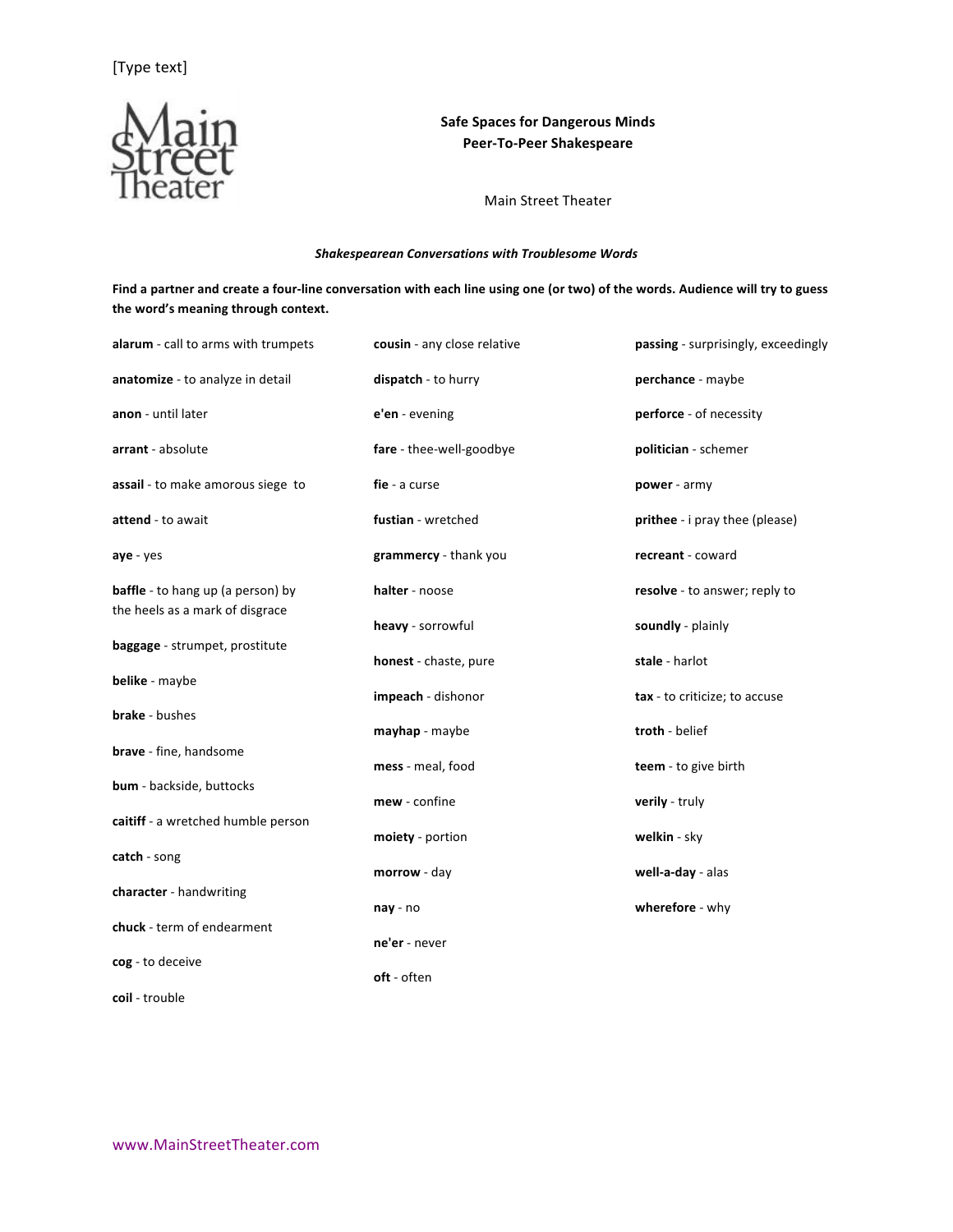

the devil hath power To assume a pleasing shape- **Evil**

I would with such perfection govern, sir, To excel the golden age- **Leadership**

And this our life, exempt from public haunt, Finds tongues in trees, books in the running brooks, Sermons in stones, and good in everything.- **Life Purpose**

Thus conscience does make cowards of us all; And thus the native hue of resolution Is sicklied o'er with the pale cast of thought; And enterprises of great pith and moment, With this regard, their currents turn awry, And lose the name of action.- **Taking a stand in life**

Vain pomp and glory of this world, I hate ye! I feel my heart new open'd. O, how wretched Is that poor man that hangs on princes' favours! There is, betwixt that smile we would aspire to, That sweet aspect of princes, and their ruin, More pangs and fears than wars or women have; And when he falls, he falls like Lucifer, Never to hope again**.- Society/Celebrity**

.Out, out, brief candle!

Life's but a walking shadow,

A poor player that struts and frets his hour upon the stage, and then is heard no more:

it is a tale told by an idiot, full of sound and fury, signifying nothing.-**Meaning of life**

Be not afraid of greatness: some are born great, some achieve greatness, and some have greatness thrust upon 'em.-**Success**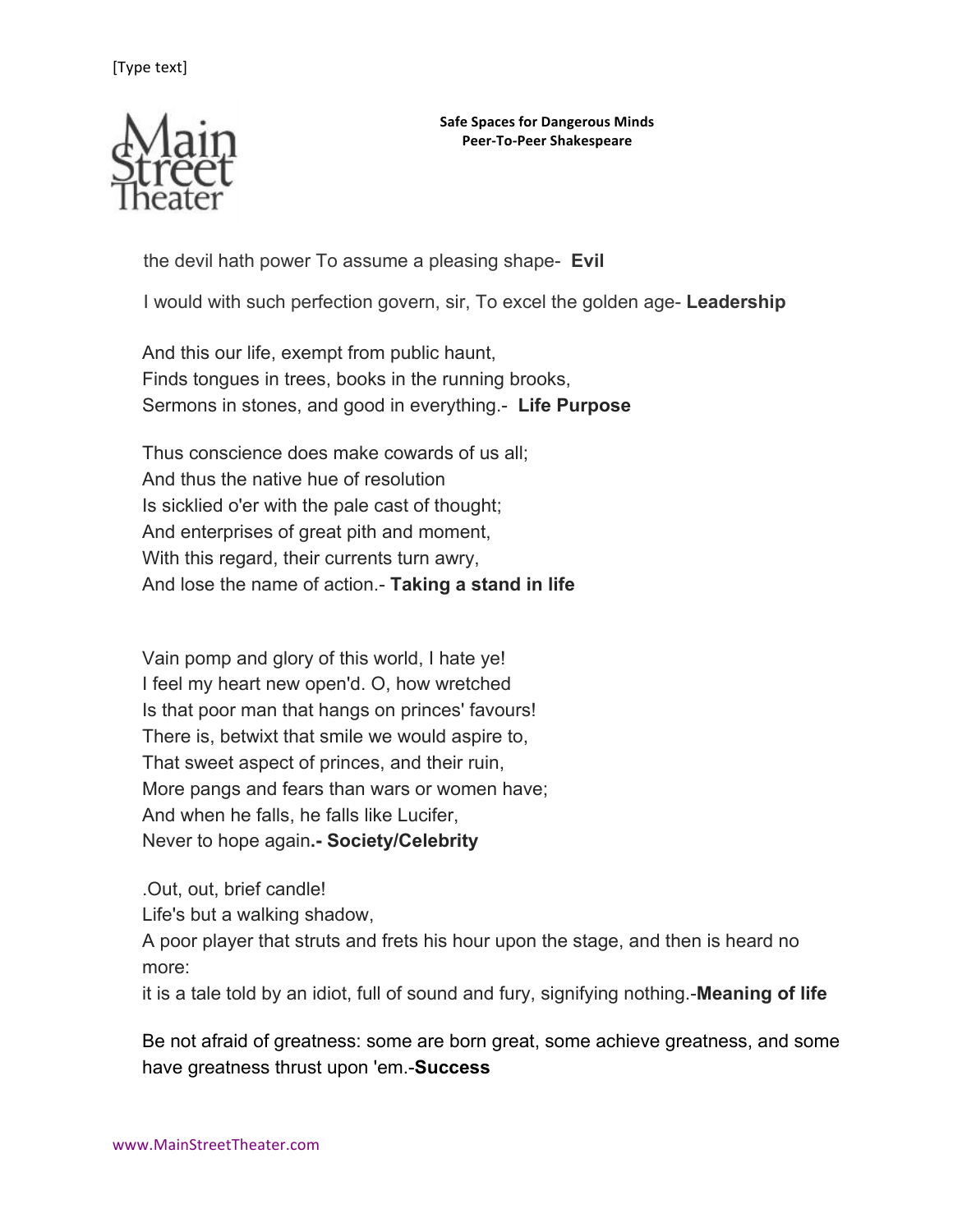Poor naked wretches, whereso'er you are, That bide the pelting of this pitiless storm, How shall your houseless heads and unfed sides, Your loop'd and window'd raggedness, defend you From seasons such as these? O, I have ta'en Too little care of this! -**Homelessness**

Balk logic with acquaintance that you have, And practice rhetoric in your common talk; Music and poesy use to quicken you; The mathematics and the metaphysics— Fall to them as you find your stomach serves you. No profit grows where is no pleasure ta'en. In brief, sir, study what you most affect.-**Education**

Upon my tongue continual slanders ride, The which in every language I pronounce, Stuffing the ears of man with false reports- **Gossip**

My bounty is as boundless as the sea, My love as deep; the more I give to thee, The more I have, for both are infinite-**Love**

In the corrupted currents of this world

Offense's gilded hand may shove by justice,

And oft 'tis seen the wicked prize itself

Buys out the law. But 'tis not so above.

There is no shuffling. There the action lies

In his true nature, and we ourselves compelled,

Even to the teeth and forehead of our faults,

To give in evidence-**Justice**

She is a woman, and therefore to be woo'd:

She is a woman, and therefore to be won-**Gender politics**